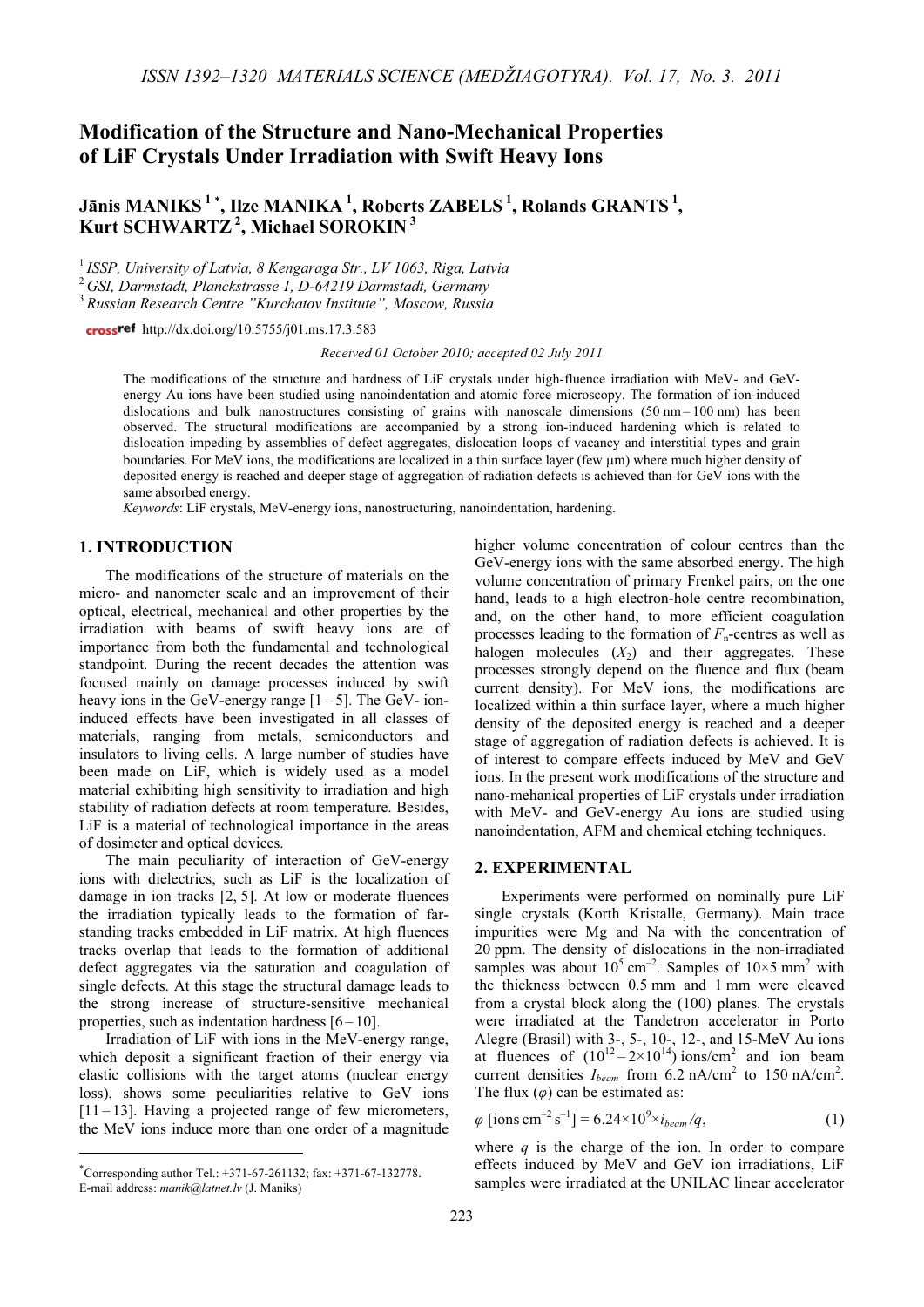of the GSI, Darmstadt with 2187-MeV Au ions at a fluences of  $2 \times 10^{11} - 10^{12}$  ions/cm<sup>2</sup> with a flux of  $\sim 10^8$  ions cm<sup>-2</sup> s<sup>-1</sup>. All irradiations were performed at room temperature and under normal incidence of the ions to the (100) cleavage face of the crystals. The range and energy loss of incident Au ions of different energy in LiF were calculated using SRIM 2010 [14] (Table 1).

| $E_{ion}$<br>MeV | Ion.<br>range $R$ ,<br>μm | Electronic<br>energy losses,<br>$\%$ of $E_{ion}$ | Density of<br>deposited energy<br>$(E_{ion}/R)$ ,<br>$MeV/\mu m$ |
|------------------|---------------------------|---------------------------------------------------|------------------------------------------------------------------|
| 3                | 0.67                      | 66.4                                              | 4.47                                                             |
| 5                | 1.14                      | 72.1                                              | 4.39                                                             |
| 10               | 2.29                      | 79.1                                              | 4.37                                                             |
| 12               | 2.75                      | 81.0                                              | 4.36                                                             |
| 15               | 3.49                      | 82.9                                              | 4.30                                                             |
| 2187             | 92                        | 99                                                | 23.7                                                             |

Table 1. Energy, range, electronic energy losses and density of deposited energy of Au ions in LiF

Characterization of the surface morphology and the structure of the irradiated layer were performed using AFM (Veeco, CPII), optical microscopy and chemical etching techniques. In order to reveal ion-induced structural defects, the  $FeCl<sub>3</sub>$  solution as a suitable etchant was used.

Nanoindentation tests were performed by MTS G200 nanoindenter with a Berkovich diamond tip (curvature  $\leq$  20 nm) using the basic and continuous stiffness measurement techniques. The measurements were conducted at the load resolution <50 nN, displacement resolution  $\geq 1$  nm, strain rate 0.05 s<sup>-1</sup> and harmonic frequency 45 Hz. The nanoindenter was calibrated using a reference sample of fused silica. The hardness, Young's modulus and standard deviation of the measurements were calculated from the experimentally obtained loadingunloading curves by the MTS TestWorks 4 software. The results were averaged from 10 individual measurements. The indentation tests were conducted in ambient air at room temperature.

## 3. RESULTS

#### 3.1. Evolution of the structure of LiF crystals under irradiation with MeV and GeV Au ions

The evolution of structure of LiF crystals irradiated with 3- and 15-MeV Au ions is shown in Fig. 1,  $a-d$ . The irradiation with fluences  $(10^{12} - 10^{13})$  ions/cm<sup>2</sup> results in formation of a large amount of ion-induced dislocations (Fig. 1,  $a-b$ ). Compared with grown-in dislocations, the size of etch pits of ion-induced dislocations was smaller. The density of dislocations increased with the fluence and reached up to  $5 \times 10^{9}$  cm<sup>-2</sup> that strongly exceeds the density of dislocations in virgin crystals  $({\sim}10^5 \text{ cm}^{-2})$ .

After irradiation with  $(5 \times 10^{13} - 10^{14})$  ions/cm<sup>2</sup> the irradiated layer becomes uniformly nanostructured. The AFM images from the cross-section of irradiated crystal prepared by cleaving along the ion pass show a structure consisting of columnar LiF grains with the size of  $100 \text{ nm} - 150 \text{ nm}$  (Fig. 1, c and d). The thickness of the

nanostructured layer (Fig. 1, c) coincides with the range of 15-MeV ions given in Table 1.



Fig. 1. AFM images of the irradiated LiF surface (after chemical etching):  $a - 3$  MeV,  $10^{12}$  Au/cm<sup>2</sup>. The dark large etch pits denote the grown-in dislocations;  $b - 3$  MeV,  $10^{13}$  Au/cm<sup>2</sup>; c – 15 MeV,  $5 \times 10^{13}$  Au/cm<sup>2</sup> (3D- view of the sample's cross-section);  $d - 15$  MeV,  $5 \times 10^{13}$  Au/cm<sup>2</sup>;  $e$  – the same sample, after annealing at 750 K for 10 min;  $f - 2187$  MeV,  $10^{12}$  Au/cm<sup>2</sup>, g – 2187 MeV,  $10^{12}$  Au/cm<sup>2</sup> (view of the sample's cross section)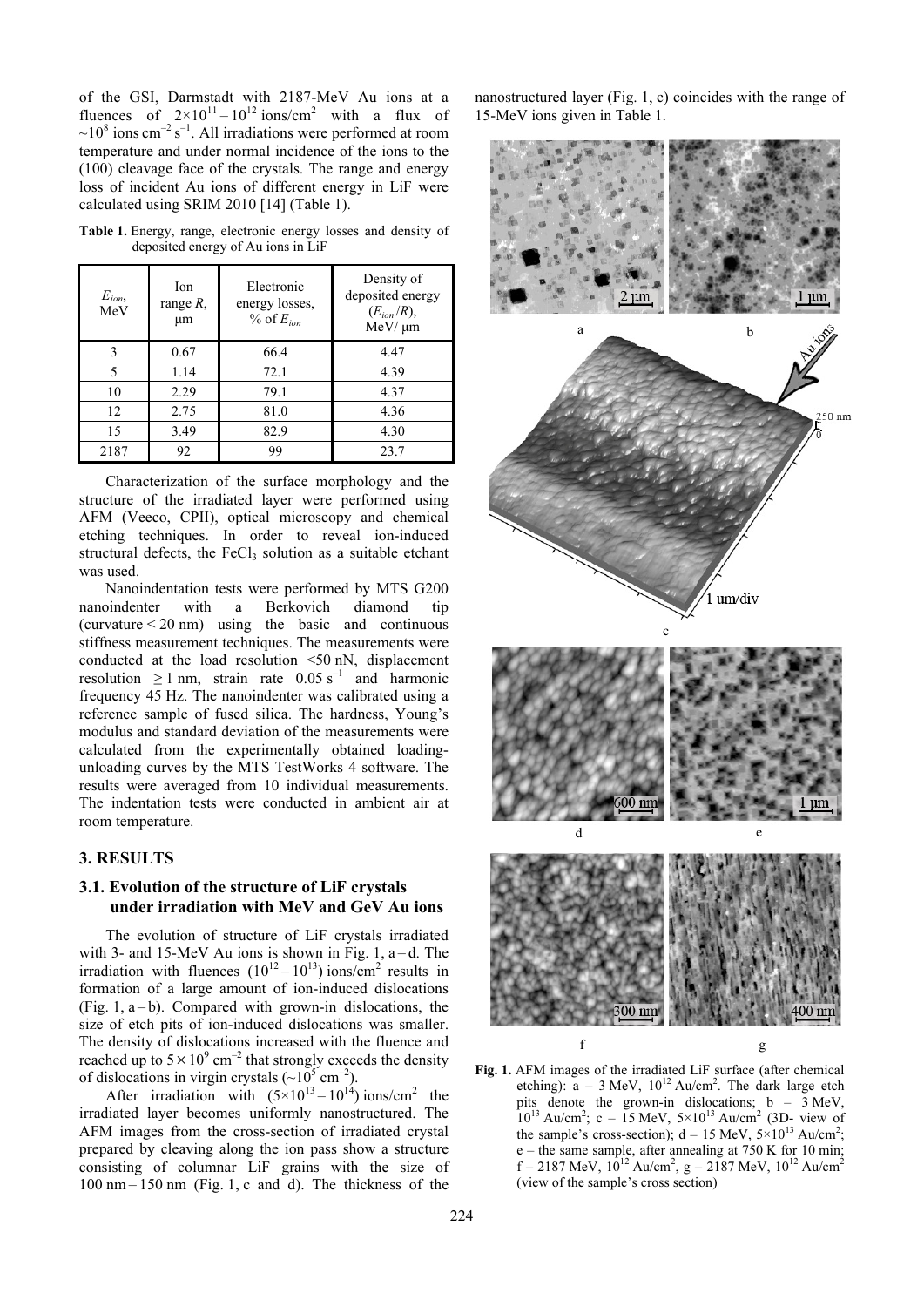The selective chemical etching of crystals irradiated with GeV Au ions, for which the energy loss surpasses a threshold of 10 keV/nm, reveals ion tracks [15]. As in the case of dislocations, etching of ion tracks results in etch pits of a pyramidal shape. The etchable tracks exhibit a complex structure: a narrow (few nm) core region, consisting of closely spaced small aggregates of radiation defects, and surrounding halo zone consisting mainly of single electron and hole centres [5].

The observation of ion-induced dislocations on the surface irradiated with GeV Au ions becomes impossible due to the background of etchable tracks. We performed the experiments on samples irradiated with lighter ions (Ni) for which the energy loss is known to be below the threshold for the track etching [15]. The results showed formation of ion-induced dislocations, which density at fluence of  $10^{10}$  ions/cm<sup>2</sup> reached about  $10^8$  cm<sup>-2</sup>. Obviously, similar or more intense formation of dislocations could be expected also for GeV Au ions.

The high-fluence irradiation of crystals with GeV Au ions resulted in the nanostructuring of irradiated layer (Fig. 1, f and g). The nanostructure consists of long columnar grains with the width of  $50 \text{ nm} - 100 \text{ nm}$ .

The thermal stability of nanostructures formed under irradiation with MeV and GeV Au ions was investigated. The annealing above 810 K was required for the full recovery of the structure and properties. In all cases the nanostructure was transformed into the dislocation-reach structure during the initial stage of annealing (Fig. 1, e). After annealing the orientation of dislocation etch pits and dislocation rosettes around imprints coincided with those for single crystals.

#### 3.2. Ion-induced change of hardness and modulus

Nanoindentation tests showed a significant increase of the hardness of samples irradiated with MeV-energy ions (Fig. 2, a).

It should be taken into account that for a hard layer on a softer substrate the true hardness can be obtained in a limited indentation depth range. In order to exclude the effect of a softer bulk material, the indentation depth  $\leq 0.3$ of the ion range for a given hardness ratio of irradiated layer and virgin bulk material is recommended [16]. Such condition is fulfilled in the plateau region of the hardnessindentation depth curves (Fig. 2).

The hardness sorely depends on the applied fluence. The effect of hardening is observed above the threshold fluence of  $5\times10^{11}$  ions/cm<sup>2</sup>. The hardness increases with fluence and above  $10^{14}$  ions/cm<sup>2</sup> bends towards saturation at about 4.5 GPa, which exceeds the hardness of a virgin crystal by a factor of three. A further increase of hardness is limited due to transition of plastic deformation mechanisms from the dislocation related to those characteristic to nanostructured materials, which are facilitated by grain boundaries and a free volume.

The corresponding ion-induced change of Young's modulus is comparatively small  $(-15\%)$  (Fig. 2, b) and lies in the typical range for stress-induced variations of modulus. Moreover, the sign of the effect changes from a positive on the irradiated surface to a negative in deeper layers thus following the change of ion-induced long-range

stresses from compressive on the surface to tensile at the vicinity of interface between the irradiated layer and nonirradiated crystal [8].

The hardness data for all applied ion energies settle on a common curve (Fig. 3) thus indicating that the ioninduced hardening is nearly independent of ion energy. Obviously, such behavior emerges from the fact that the local deposited energy  $(E_{ion}/R)$  in the investigated range of MeV-ion energies is almost constant (Table 1). However, the increase of ion energy leads to the increased thickness of hardened layer as it is evident from the increase of the plateau region of the corresponding hardness-indentation depth curves (Fig. 4). The variation of the thickness of hardened layer with the ion energy is related to the change of ion range.



Fig. 2. Hardness (a) and Young's modulus (b) on the irradiated surface as a function of indentation depth for samples irradiated with 3 MeV Au ions at different fluences

To compare effects produced by MeV and GeV ions, a series of nanoindentation tests were conducted on LiF samples irradiated with 2187-MeV Au ions. The investigations were performed at the fluences  $(2 \times 10^{11} - 10^{12})$  ions/cm<sup>2</sup>. The results showed ion-induced hardening at fluences The results showed foll-induced hardening at fidences<br>above the threshold of  $5 \times 10^9$  ions/cm<sup>2</sup> at which the tracks of swift heavy ions start to overlap [9]. The hardness increases with fluence and at  $10^{12}$  ions/cm<sup>2</sup> reaches about 3.9 GPa (Fig. 5). To achieve the same hardening by MeV ions, a higher fluence is required; however, the absorbed energy in comparison to GeV ions is lower. The irradiation at an ion beam current density of 100 nA/cm<sup>2</sup> corresponds to the flux of  $3.12 \times 10^{11}$  ions cm<sup>-2</sup> s<sup>-1</sup> for 3- and 5-MeV,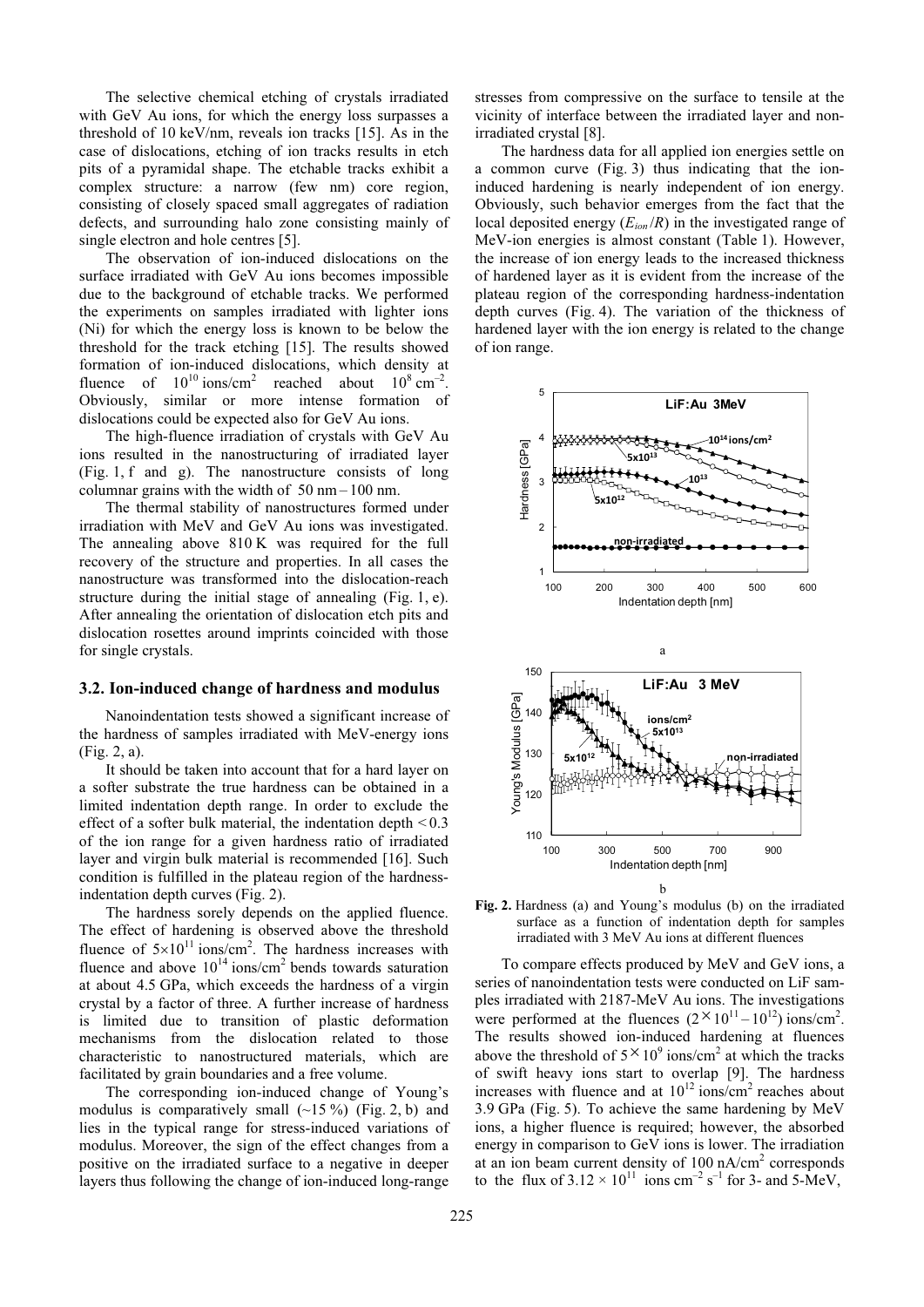

Fig. 3. Hardness as a function of fluence for different ion energies. The irradiations are performed at an ion beam current density of 100 nA/cm<sup>2</sup>



Fig. 4. Surface hardness as a function of indentation depth for samples irradiated with 3 MeV and 10 MeV Au ions under a comparable fluence. Solid curves denote the depth region where true hardness of the irradiated layer (not affected by a softer bulk material) is obtained



Fig. 5. Surface hardness as a function of indentation depth for samples irradiated with 2187 MeV Au ions at different fluences



Fig. 6. Young's modulus as a function of indentation depth for samples irradiated with 2187 MeV Au ions at  $10^{12}$  ions/cm<sup>2</sup>

 $1.56 \times 10^{11}$  ions cm<sup>-2</sup> s<sup>-1</sup> for 10 MeV, and  $10^{11}$  ions cm<sup>-2</sup> s<sup>-1</sup> for 15-MeV Au ions. The flux for 2187-GeV Au ions was  $\varphi \approx 10^8$  ions cm<sup>-2</sup> s<sup>-1</sup>. The absorbed ion energy  $E_{\text{ion}} \times \varPhi$  for 2187-GeV Au ions ( $\Phi = 10^{12}$  ions/cm<sup>2</sup>) is 2.2×10<sup>21</sup> eV/cm<sup>2</sup> and for 3 MeV Au ions  $(\Phi = 10^{14} \text{ ions/cm}^2)$  is  $3 \times 10^{20}$  $eV/cm<sup>2</sup>$ .

The nanoindentation tests on the surface irradiated with GeV Au ions show the increase of modulus by about 12 % (Fig. 6). We relate this effect to long-range compressive stresses generated in the irradiated layer due to swelling processes.

#### 4. DISCUSSION

The damage produced in LiF by Au ions with energy in the GeV range is localized in ion tracks, which have a complex structure: the core region possessing a radius of 1 nm – 2 nm and consisting of small closely spaced aggregates of radiation defects, and surrounding halo region possessing a radius of 15 nm – 30 nm and consisting of point defects, such as  $F$  centres [5]. More complex structure is formed at the stage of track overlapping when ions penetrate into the pre-irradiated areas. Under such conditions the saturation and aggregation of single defects is known to occur. The formation of complex color centres, fluorine bubbles and other products of radiolysis is detected by optical absorption spectroscopy and other methods  $[1 - 5, 17]$ . Similar aggregation processes are observed under irradiation with MeV-energy ions. However, the MeV ions produce higher volume concentration of color centres than the GeV-energy ions with the same absorbed energy.  $[11 - 13]$ .

Structural modifications of LiF under irradiation with swift ions are of a special interest. In contrast to many insulators LiF does not amorphize even under a high dose of irradiations. This property is characteristic for materials with a strong ionic bonding. An irradiation with swift ions at moderate fluences typically leads to the formation of a composite-like structure in which the linear ion tracks and nanometre-sized precipitates and other aggregates of radiation defects are embedded in the crystalline LiF matrix.

 The nanostructuring processes in the irradiated LiF are not studied in detail. The research is concerned mainly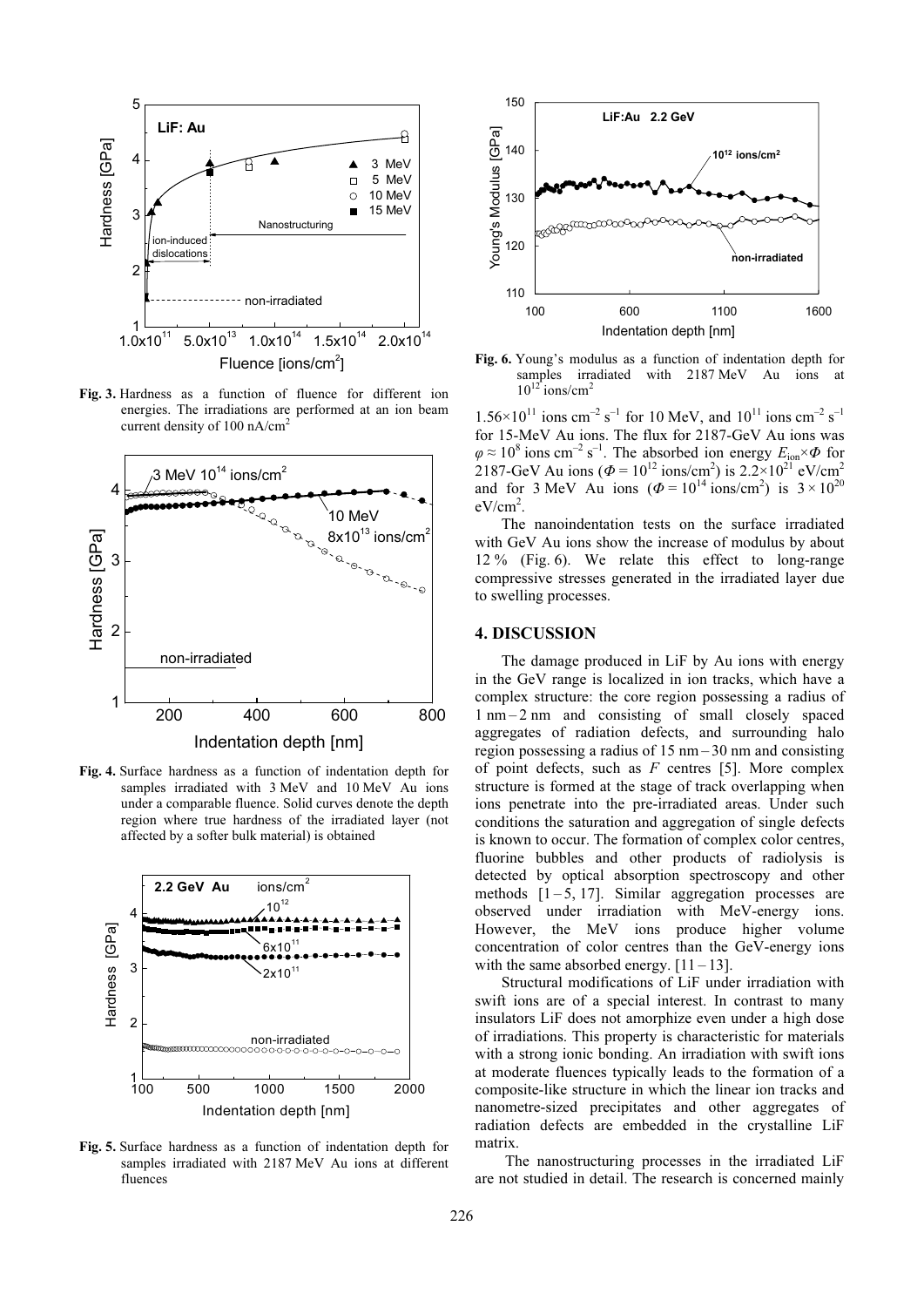with modifications of the surface topography, including the ion-induced formation of surface hillocks and figures of ion sputtering [18, 19]. Information about fragmentation processes in the bulk of irradiated crystals is limited. The reduction of the grain size in polycrystalline LiF films exposed to irradiation with MeV-energy Au ions is reported [20].

The present study shows that the high-fluence irradiation of LiF single crystals with MeV- and GeV- Au ions leads to the formation of bulk nanostructure consisting of grains with nanoscale dimensions. The structural study demonstrates the formation of ion-induced dislocations just before the stage of nanostructuring. It is well established that dislocation loops of vacancy and interstitial types are formed in LiF crystals by aggregation of single defects under different kinds of high-dose irradiation [21]. Another source of dislocations is ion-induced long-range mechanical stresses, which in irradiated samples can reach a critical value [8]. Accumulation of dislocations leads to fragmentation and nanostructuring via formation of dislocation networks and their transformation to grain boundaries. The grain boundaries and dislocations serve as sinks for mobile radiation defects and seeds for nucleation and growth of defect aggregates thus affecting the aggregation and annihilation processes of single defects. On the other hand, the segregation of defects and growth of the defect agglomerates on dislocations facilitate their immobilization.

The observed structural modifications strongly affect the strength properties of irradiated LiF. Remarkable ioninduced increase of the nanohardness as a structuresensitive characteristic is found to occur. The deformation at the nanoindentation test develops under a high local stress and produced dislocations are moving at a high velocity (up to  $10^5$  cm/s [22]) that allows surmounting point defects, single colour centres and other comparatively weak obstacles. As a result, single defects play a minor role in the ion-induced hardening. However, the weak obstacles can reduce the mobility of dislocations moving at low velocity as it is observed in measurements of the arm length of dislocation rosettes around indents [9, 23].

The hardness is sensitive mainly to closely spaced aggregates of radiation defects, dislocations and grain boundaries. According to the additivity rule, the resulting hardening is a superposition of different strengthening phenomena.

The defect aggregates as strong obstacles for dislocations can alter the hardness mainly by the dispersion strengthening mechanism. Brief estimates performed using the Orowan's model [24] show that detectable increase of the hardness is expected at the average obstacle spacing  $\lambda$  < 130 nm. Such conditions can be reached at highfluence irradiations at the stage of track overlapping.

According to the Tailor's model, the increase of flow stress (or hardness) scales with the dislocation density  $(\rho)$ as  $\Delta \tau \sim \sqrt{\rho}$  [24]. Remarkable strengthening is expected at dislocation densities above  $10^7 \text{ cm}^{-2} - 10^8 \text{ cm}^{-2}$ . This limit is surpassed in irradiation experiments presented here.

The nanostructuring of LiF under the irradiation creates a large volume fraction of grain boundaries. Grain boundaries serve as obstacles for dislocations and have a significant impact on the strength and hardness. For many materials the hardness (*H*) varies with grain size as  $H \sim d^{-1/2}$  [25], where d is the average grain size. However, the result presented in Fig. 3 shows that a significant part of ion-induced hardening is reached before the stage of nanostructuring and confirms a strong contribution of dispersion strengthening and dislocation strengthening mechanisms. It should be taken into account that the hardness of irradiated LiF crystals saturates at about  $4 \text{ GPa} - 4.5 \text{ GPa}$  due to the change in mechanisms of plastic deformation.

## 5. CONCLUSIONS

The present study shows that the high-fluence irradiation of LiF single crystals with MeV and GeV Au ions leads to the formation of bulk nanostructures consisting of grains with nanoscale dimensions. The nanoindentation tests demonstrate a strong ion induced hardening, which is ascribed to dislocation impeding by assemblies of defect aggregates, such as H-centre and vacancy clusters, dislocation loops of vacancy and interstitial types, and grain boundaries.

Irradiation with ions in the MeV-energy range, which deposit a significant fraction of their energy via elastic collisions with the target atoms (nuclear energy loss), shows some peculiarities relative to GeV ions. About two orders of magnitude higher threshold fluence for hardening is observed in the case of MeV ions. However, the ratio of concentrations of complex  $F_n$  to single F centres in LiF crystals irradiated with 3 MeV – 15 MeV Au ions is higher than in the case of GeV Au ions with a similar absorbed energy. This explains the higher localization of damage and higher changes in mechanical properties under the MeV-ion irradiation.

#### Acknowledgments

This research was partly supported by the Latvian Government grant No.09.1548.

M. Sorokin greatly acknowledges support from the Russian Foundation for the Basic Research (Grants 08-08- 00603 and 09-08-12196).

The authors thank R. Papaleo for the irradiations with MeV ions.

#### **REFERENCES**

- 1. Itoh, N., Stoneham, A. M. Materials Modification by Electronic Excitations Radiation Effects and Defects in Solids 155  $(1-4)$  2001: pp. 277 – 290.
- 2. Schwartz, K., Trautmann, C., El-Said, A. S, Neumann, R., Toulemonde, M., Knolle, W. Color-center Creation in LiF under Irradiation with Swift Heavy Ions: Dependence on Energy Loss and Fuence Physical Review B 70 2004: pp. 1841041 – 1841048.
- 3. Bonanza, E., Buford, S., Cassimere, A., Coryphée, E., Portion, L., Gradin, J. P., Donavan, J. L., Margery, J. Defect Creation in Alkali-halides under Dense Electronic Excitations: Experimental Results Nuclear Instruments and Methods in Physics Research  $B$  91 1994: pp. 134 – 139.
- 4. Toulemonde, M., Boffard, S., Studer, F. Swift Heavy Ions in Insulating and Conducting Oxides: Tracks and Physical